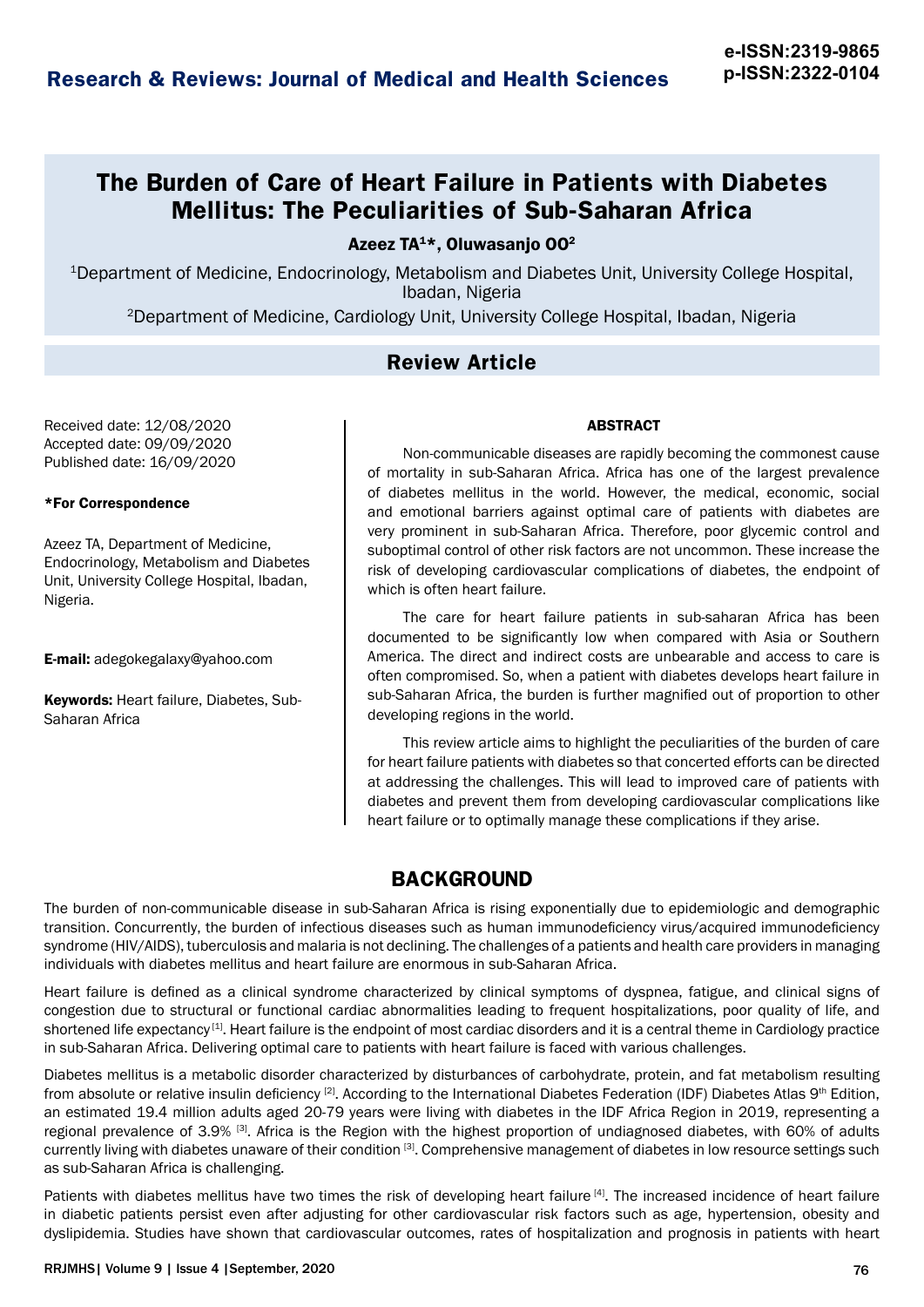failure are worse if they have concurrent diabetes  $[4]$ . This is a big burden in low resource settings like sub-Saharan Africa. Some glucose lowering agents like dapaglifozin have been shown to improve the outcomes in heart failure but they are often unaffordable in poor resource settings and also not readily available. Some relatively cheap and readily available glucose lowering agents such as glita zones are contraindicated in heart failure. Use of diuretics in heart failure could also worsen dehydration in poorly controlled diabetes. These challenges become even more pronounced in sub-Saharan Africa where there is insufficiency of skilled health personnel and poor financing of the health sector.

## **PECULIARITIES OF HEART FAILURE CARE IN SUB-SAHARAN AFRICA**

The sub-Saharan Africa Survey of heart failure (THESUS-HF) revealed that acute heat failure in sub-Saharan Africa appears to affect younger patients in the prime of their lives thereby accounting for a significant portion of the disease adjusted lifeyears (DALYs) in this region [5]. THESUS-HF studied 1006 individuals in 9 sub-Saharan Africa nations. Heart failure is a growing problem worldwide with serious consequences in sub-Saharan Africa where there are limited human and material resources. The rising prevalence of heart failure in sub-Saharan Africa is partly due to increased frequency cardiovascular risk factors such as hypertension, obesity and diabetes and improving life expectancy [6].

In Africa, the causes of heart failure reported from Ghana, Cameroon, Nigeria, and South Africa are mainly hypertension, cardiomyopathy and rheumatic heart disease compared to the developed world where the commonest cause is coronary heart disease [7]. Published literature on heart failure in sub-Saharan Africa is scanty but the reported rate of hospital admissions for heart failure in sub-Saharan Africa is comparable with rates reported from the developed world although the pathophysiology and aetiologies are different [8]. Some of the peculiarities with the management of heart failure in sub-Saharan Africa include unavailability of modern diagnostics, rising cost of care and paucity of technical knowhow. A reported survey in Kenya and Uganda showed that functional radiography and electrocardiography were available in less than half of hospitals in Kenya and Uganda combined [9]. Validated biomarkers such as natriuretic peptides are not readily available in sub-Saharan Africa. Essential medicines such as angiotensin converting enzyme (ACE) inhibitors, statins are not available in many health facilities.

Studies have shown that the patients with heart failure in sub-Saharan Africa are most likely to be illiterate, lack health insurance and present in advanced clinical state compared to Asia, Middle East and South America [10]. Outcomes are also usually worse in the resource poor sub-Saharan Africa.

## **PECULIARITIES OF DIABETES MELLITUS CARE IN SUB-SAHARAN AFRICA**

Diabetes mellitus is a chronic non-communicable disease with increasing prevalence and presenting growing health and economic burdens in sub-Saharan Africa (SSA) [11]. The growing demand for diabetes care due to rising prevalence of the disease, the enormous economic burden diabetes poses, and the multifaceted nature of the disease and its complications all have major implications for how diabetes care is delivered in sub-Saharan Africa [11].

The economic burden of caring for patients with diabetes mellitus includes direct costs due to hospital fees, cost of investigations and cost of medications and indirect costs due to hours lost when unable to go to work due to illness. The total economic loss in sub-Saharan Africa was more than 11 billion dollars with 56.9% of it as direct costs and 43.1% as indirect costs [12]. A Nigerian study reported a high prevalence of diabetes mellitus among young people and this can explain the high rate of indirect costs in sub-Saharan Africa as the disease affects the most economically productive portion of the population [13].

In sub-Saharan Africa, there is gross inadequacy of trained healthcare providers with an average of 15.5 physicians per 100,000 people in sub-Saharan Africa compared to 245 physicians per 100,000 people in the United States in 2011 [11]. In 2010, Tanzania has a physician density of 0.6 per 100,000 people, Liberia (1.2), Ethiopia (2.3), Ghana (8.0), Congo (9.2), and Nigeria (32.8) [11].

Moreover, there is also a problem of access to essential medications and diagnostic tests for the delivery of high quality care for patients in sub-Saharan Africa.

Most countries in sub-Saharan Africa have a list of essential medicines for the treatment of heart failure, diabetes and other diseases but the average drug availability in public sector facilities is very low [11]. When medications are not available in the public sector health care facilities, patients would have to either forgo the treatments or go to the private sectors for higher-priced drugs, where availability of original drugs is still not guaranteed.

## **CONCURRENCE OF HEART FAILURE AND DIABETES MELLITUS**

The cardiovascular complications of diabetes could be microvascular or macrovascular. The microvascular complications include nephropathy, neuropath and retinopathy. The macrovascular complications include coronary heart disease, stroke and peripheral vascular disease. Diabetic cardiomyopathy is a condition associated with clinical consequences such as increased risk of hypertensive heart failure [14].

In patients with diabetes mellitus there is enhanced activation of the sympathetic nervous system which increases myocardial utilization of fatty acids and induces fetal gene re-programing eventually causing depressed myocardial function [15]. Moreover, there is activation of the renin-angiotensin system which results in myocardial remodeling. All these make early medical intervention necessary but this is often not the case in sub-Saharan Africa as patients tend to present late.